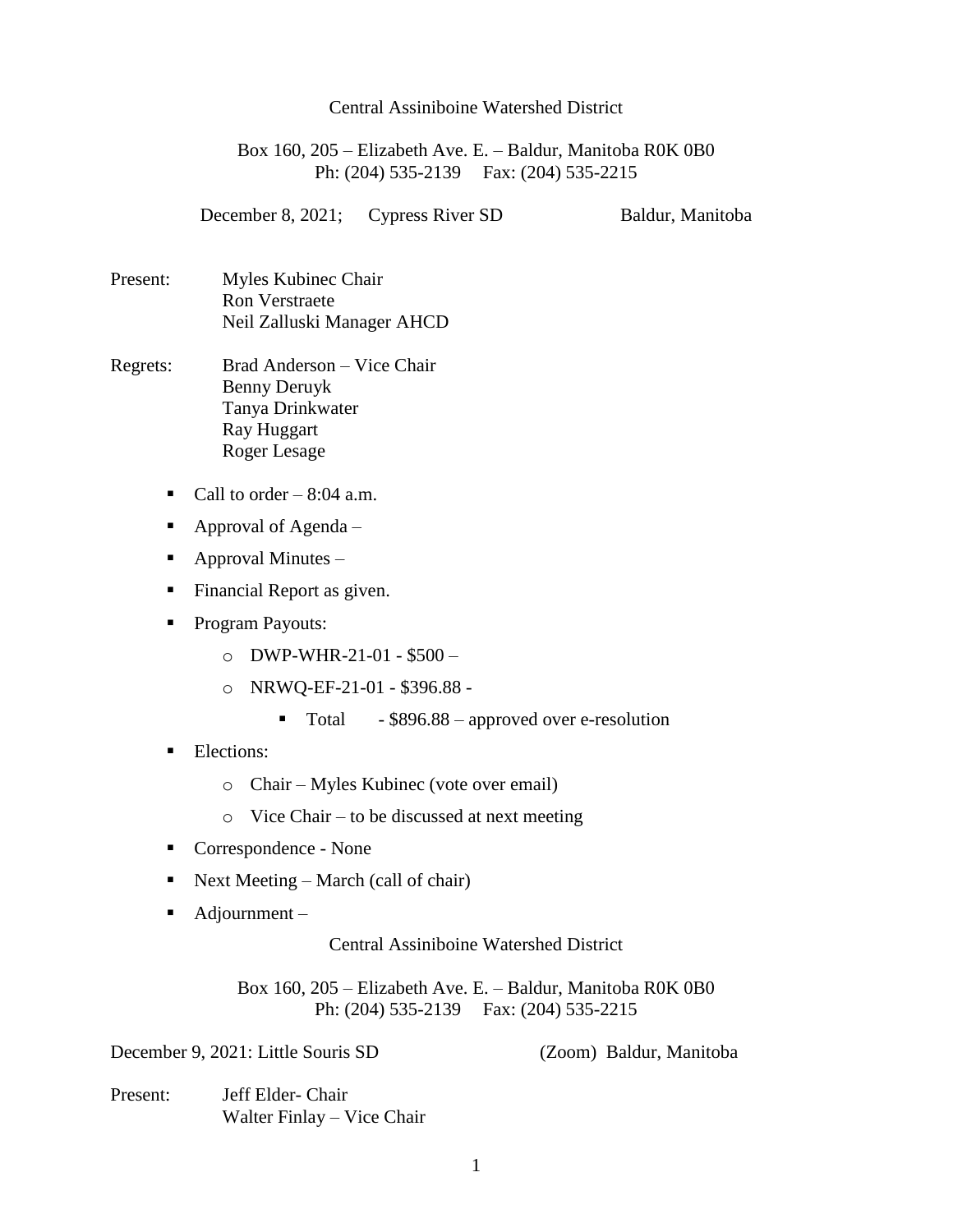Jack Elves Ted Snure Lindsay Hargreaves Dave Green Chris Semeschuk Emil Egert Neil Zalluski Manager AHCD

- Regrets: Robbie Willman Detlef Eissner Michael Clark Walter Cullen
	- Call to Order  $8:04$  a.m.
	- Approval of Agenda Chris Semeschuk, Jack Elves
	- Approval of Minutes Dave Green, Walter Finlay
	- Financial report as presented  $-$
	- **Elections:** 
		- o Chair Jeff Elder
		- o Vice Chair Walter Finlay
	- Support the main board in adoption of a dugout program in areas not located over

known aquifer – Dave Green, Walter Finlay

- Next Meeting: March Call of Chair
- Adjournment: Lindsay Hargreaves, Chris Semeschuk

Central Assiniboine Watershed District

Box 160, 205 – Elizabeth Ave. E. – Baldur, Manitoba R0K 0B0 Ph: (204) 535-2139 Fax: (204) 535-2215

December 10, 2021: Lower Assiniobine SD St. Claude, Manitoba

- Present: Paul Gaultier Chair Fred Tait Vice Chair Will Rex Robert Graham Neil Zalluski Manager AHCD
- Regrets: Will Eert Richard Rey
	- Call to Order  $9:12$  a.m.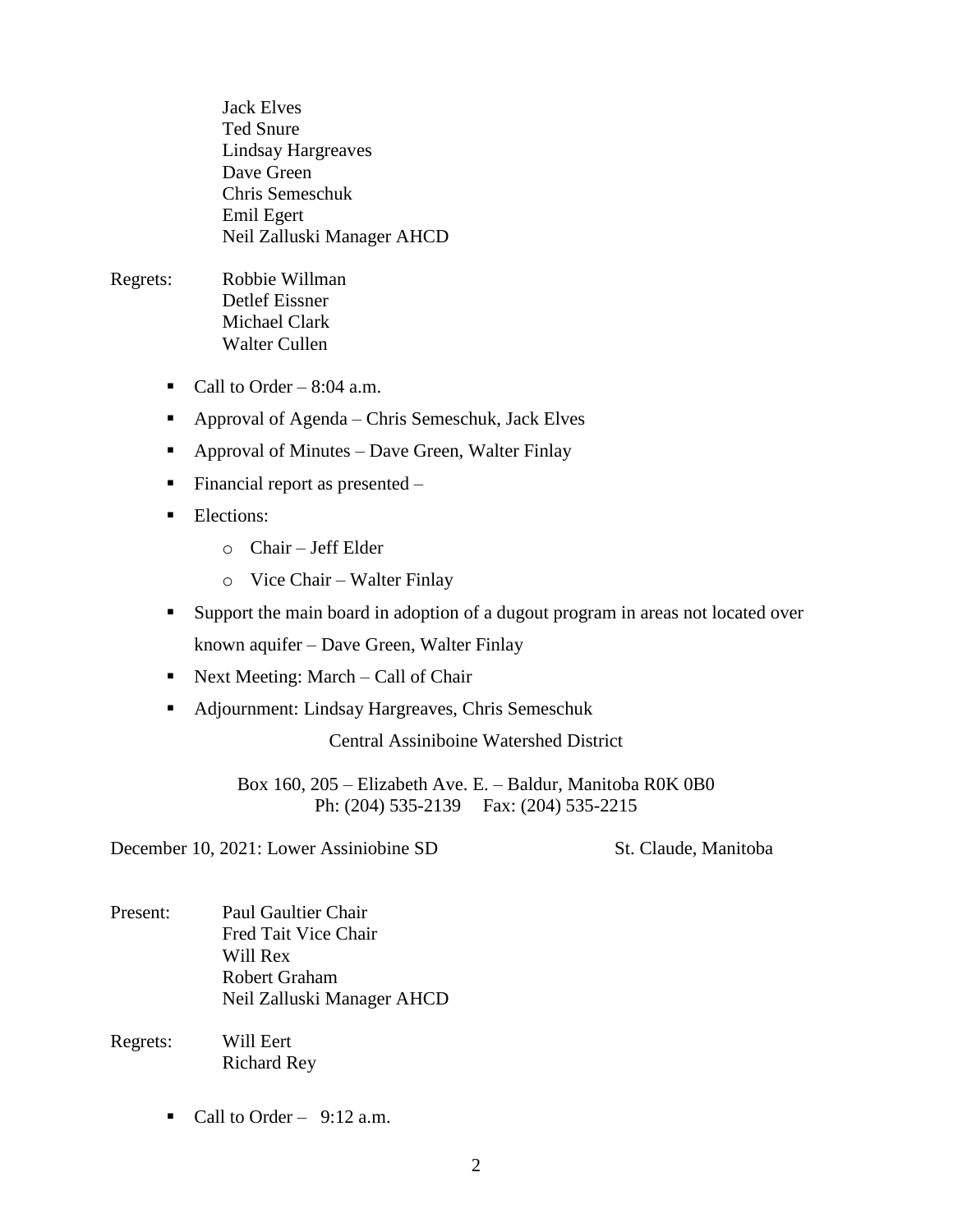- Approval of Agenda Rob Graham, Fred Tait
- **Minutes Rob Graham, Fred Tait**
- **Financial Report as presented.**
- **Ferris grassed waterway \$652.50 Will Rex, Fred Tait**
- **Elections:** 
	- o Chair Paul Gaultier
	- o Vice Chair Fred Tait
- Next Meeting March Call of chair
- Adjourn: Fred Tait, Will Rex

Central Assiniboine Watershed District

Box 160, 205 – Elizabeth Ave. E. – Baldur, Manitoba R0K 0B0 Ph: (204) 535-2139 Fax: (204) 535-2215

December , 2021: Souris SD Baldur, Manitoba

- Present: Ken Turner Chair Donald Rourke Armand Valloton Bryce Fisher Mike Fisher Trevor Tuttosi Neil Zalluski Manager AHCD
- Regrets: Gord Taylor Bryan Jackson Sam Phillips – Vice Chair Todd Walker
	- Call to Order  $8:00$  a.m.
	- Approval of Agenda Trevor Tuttosi, Armand Valloton
	- Minutes Bryce Fisher, Armand Valloton
	- **Financial Report as Presented**
	- Delichte Riparian, Alternate Watering System \$15,000 Armand Valloton, Bryce Fisher.